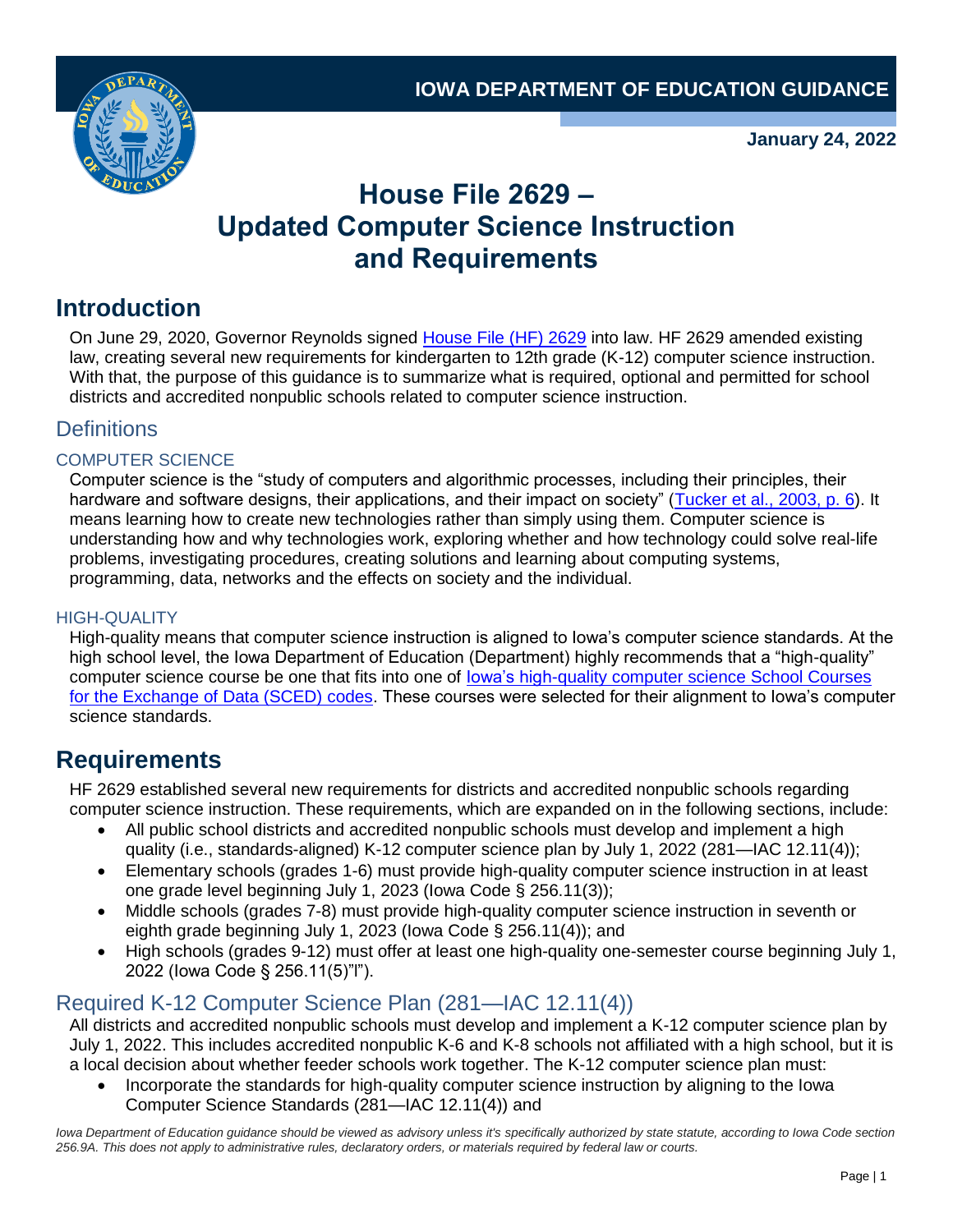• Be confirmed with a Comprehensive School Improvement Plan (CSIP) assurance in the Consolidated Accountability and Support Application (CASA) no later than July 1, 2022.

#### PLANNING, OPTIONAL TEMPLATES AND POSTING OF PLANS

SCRIPT workshops are available through Iowa AEAs to help Iowa school districts and accredited nonpublic schools with the development of their K-12 computer science planning. [SCRIPT Workshop Grants](https://educateiowa.gov/pk-12/instruction/computer-science/script-workshop-grants) have been established through the Department to support costs for substitutes or stipends to attend a workshop until all allocated funds have been accounted for.

An [optional K-12 computer science plan](https://educateiowa.gov/documents/computer-science/2021/05/computer-science-k-12-plan-template) template found on the Department website can assist with implementation plans in areas of timeline, pathways, sequencing and scheduling.

In addition, the Department encourages districts and accredited nonpublic schools to post their K-12 computer science plan to their website so that students, parents, employers and other community members are aware of it.

#### Required Instruction for Grades 1-12

HF 2629 requires the following computer science instruction:

- **Grades one through six**: Computer science instruction incorporating the standards must be offered in at least one grade level commencing with the school year beginning July 1, 2023 (Iowa Code § 256.11(3));
- **Grades seven and eight**: Computer science instruction incorporating the standards must be offered in at least one of these two grade levels commencing with the school year beginning July 1, 2023 (Iowa Code § 256.11(4)); and
- **Grades nine through 12**: One-half unit of computer science incorporating the standards commencing with the school year beginning July 1, 2022 must be offered and taught (Iowa Code § 256.11(5)"I"). The Department highly recommends that instruction is offered in courses that fit into Iowa's SCED codes.

## **Frequently Asked Questions**

### 1. May a concurrent enrollment course be used to meet the one-half unit computer science requirement for offer-and-teach?

No. A concurrent enrollment course may not be used to meet the one-half unit of computer science required to be offered and taught by July 1, 2022, but it can be used for other computer science courses beyond the requirement (Iowa Code § 257.11(3)"c"). For additional information regarding the requirements of offer-and teach, see the [offer-and-teach guidance.](https://educateiowa.gov/documents/pk-12/2021/07/offer-and-teach-guidance-high-school-education-requirements)

#### 2. Can the required computer science course be a Career and Technical Education (CTE) class?

Yes. A computer science course may be housed within a CTE program and/or taught by a CTE educator. However, a computer science course offered within the area of CTE must meet the following requirements and conditions:

- The course may not be used to meet both the CTE program sequence unit reporting and the 0.5 unit computer science requirement.
- The course must be offered "on campus" and not through concurrent enrollment.
- The course must align to and address as many of lowa's Computer Science standards as is grade and content appropriate.
- The course must align to SCED codes presented for [high-quality computer science courses](https://educateiowa.gov/documents/computer-science-expansion/2020/11/computer-science-courses) as found on the Department's website.

Iowa Department of Education guidance should be viewed as advisory unless it's specifically authorized by state statute, according to Iowa Code section *256.9A. This does not apply to administrative rules, declaratory orders, or materials required by federal law or courts.*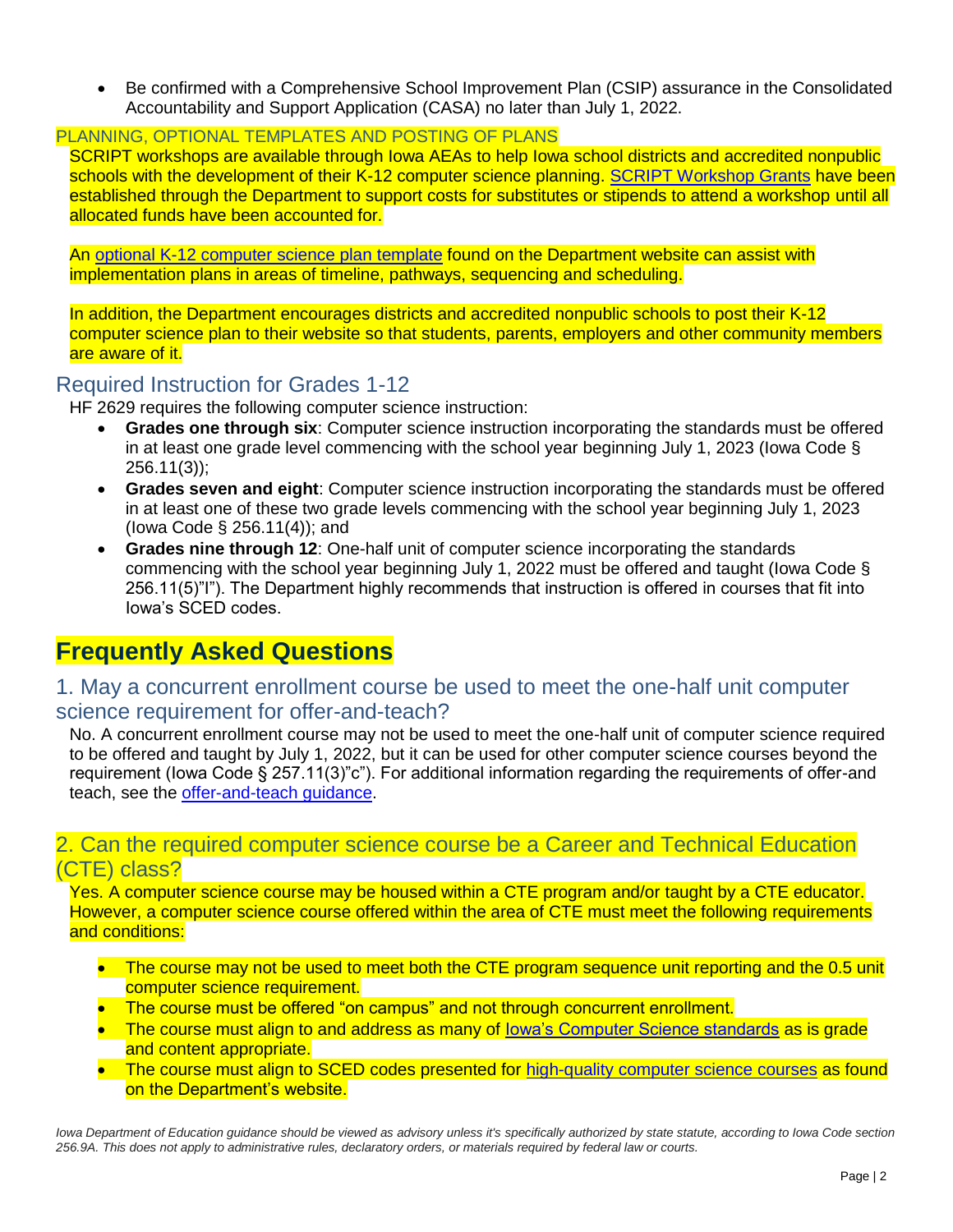## 3. Can Perkins funding be used if the course is a Career and Technical Education (CTE) course?

Yes. Perkins may be used for salaries and benefits for instructors teaching new courses with new competencies not previously taught. Equipment, supplies and professional development are also eligible for reimbursement. Check the [Perkins Allowable and Unallowable](https://educateiowa.gov/documents/perkins-v/2021/12/allowable-and-unallowable-costs) costs for specific restrictions. Prior approval for purchases is strongly encouraged.

### 4. Can the high school computer science course be housed at a career academy instead of an individual high school?

Yes. A career academy may house a course as long as the course:

- Meets all general accreditation requirements (see the [Chapter 12 Rule Interpretation Matrix\)](https://educateiowa.gov/documents/pk-12/2021/07/offer-and-teach-guidance-high-school-education-requirements);
- Is available to all students:
- Provides transportation if off-site and
- The teacher is appropriately licensed in Iowa.

#### 5. Does a .33 trimester computer science course cover the one-half unit requirement? No. A one-half unit is a course which meets one of the following criteria:

- It is taught for at least 100 minutes per week for 18 weeks;
- It is taught for the equivalent of 60 hours of instruction;
- It requires the demonstration of proficiency of formal competencies associated with the course according to the [State Guidelines for Competency-Based Education](https://educateiowa.gov/pk-12/instruction/competency-based-education-cbe) or
- It is an equated requirement as a part of an innovative program filed as prescribed in rule 281— 12.9(256) (281—IAC 12.5(14)).

### 6. Is there a minimum number of standards that must be incorporated into computer science instruction? Which standards must be incorporated into the instruction?

No. The law requires that state computer science standards are incorporated into instruction but does not specify a number. However, the Department recommends that courses incorporate as many standards as is appropriate given the content and age of the students.

#### 7. Is there funding to assist with computer science curriculum and professional development?

Yes. [The Computer Science Curriculum and Professional Development Grant and the Computer Science](https://educateiowa.gov/pk-12/instruction/computer-science#Grants)  [Professional Development Incentive Funds](https://educateiowa.gov/pk-12/instruction/computer-science#Grants) assist schools to provide high-quality computer science curriculum and professional development opportunities. Available grants and associated guidance and applications can be found on the Department's website.

### 8. Does a teacher need to have a computer science endorsement to lead computer science instruction in grades 1-12?

No. A computer science endorsement is not required, at any grade level, to teach computer science. Teachers need only to have an endorsement at the grade level of the students being taught.

#### 9. Can a high school incorporate the standards into multiple classes instead of offering a computer science course?

No. The legislation requires one-half unit of computer science to be offered and taught (Iowa Code § 256.11(5)"l").

#### 10. Do all high school students have to take a computer science class?

No. This is an offer-and-teach requirement for districts and accredited nonpublic schools, not a graduation requirement.

Iowa Department of Education guidance should be viewed as advisory unless it's specifically authorized by state statute, according to Iowa Code section *256.9A. This does not apply to administrative rules, declaratory orders, or materials required by federal law or courts.*